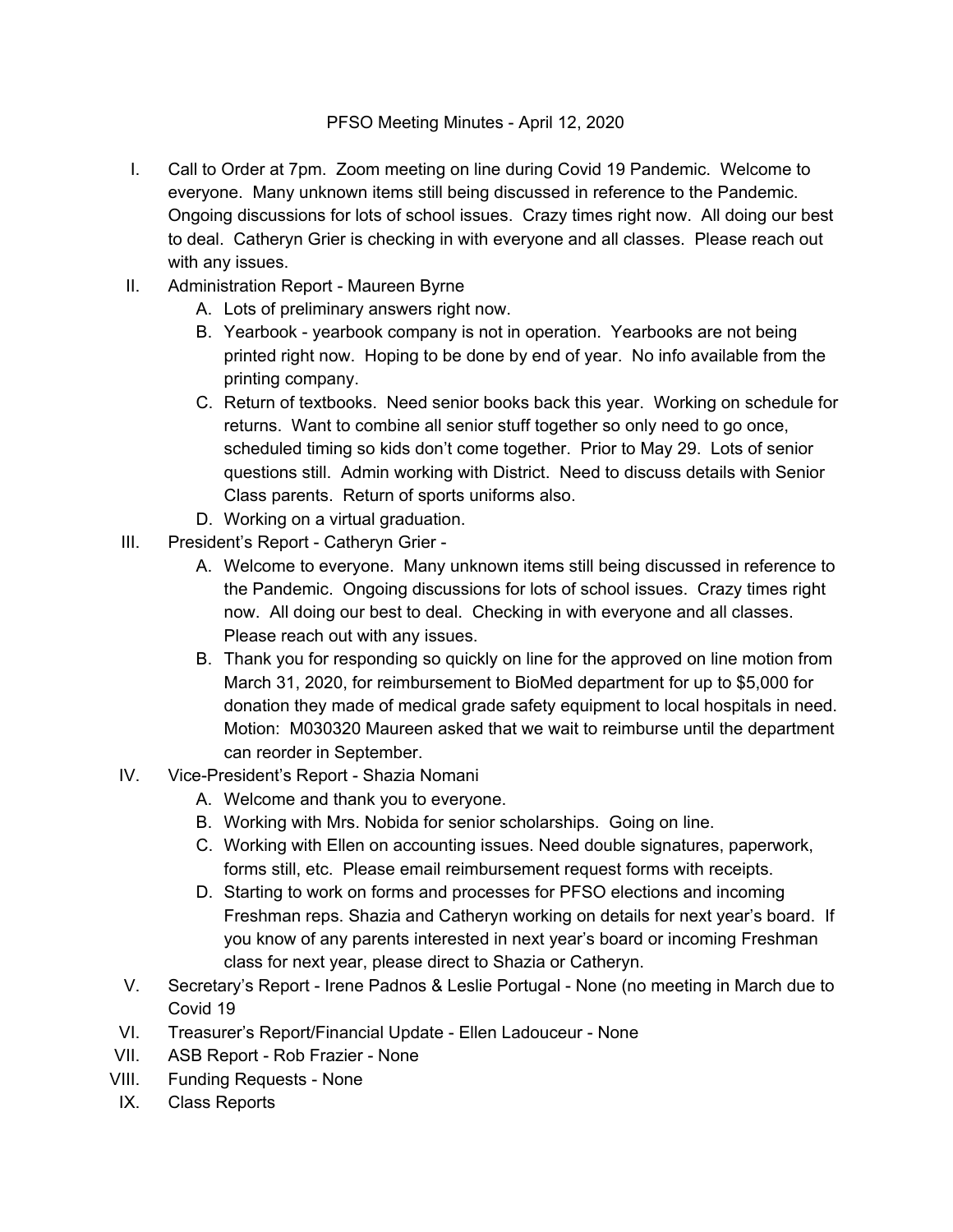- A. Class of 2020 Unfortunately the Senior Class is dealing with direct issues in relation to the Covid 19 Shelter in Place. ALL senior events have been canceled. Working hard with DHS admin, teacher reps, student officers, the District and parents to work out all details. On going unresolved issues. For the most part, parents are being supportive and helpful. Very sad and difficult times for the Seniors. Canyon View is not being cooperative about canceling Senior Ball. They have already received \$37,000 and are trying to keep 75% of it. Refusing to discuss until their office reopens on May 13. Very difficult for Seniors to plan financially until this is resolved. Senior Treasurer, Cindy Hoffman will need to process 400-500 refund checks. Needs to be proactive on dealing with this process of refunds. Shazia and Ellen are working on the process. Ordered checks from the bank already. Senior reps working with Admin on dates. Cindy working on a spreadsheet to know how much money we are getting back from the vendors, what checks have cleared who paid what, etc. Requested access to PFSO bank account so Cindy doesn't have to keep asking Ellen questions about the above details.
- B. Class of 2021 Junior Prom has been canceled at Casa Real. Will be hosting the Senior Banquet there.
- C. Class of 2022 None
- D. Class of 2023 Kristy bought \$1,800 worth of movie tickets. Needs to be reimbursed. Class Officers working on a video for the Senior class.
- X. Old Business
	- A. Raise Your Class want feedback from the group on what worked and what didn't. Learned a lot this year and want to prepare for next year. Reach out to Diana if you want to give feedback. Waiting for final numbers still. Ellen is close to finalizing the numbers and will send out soon. Question on the two Graduation package auction items… Decided to give both families a chance to pay still as a donation or if they already paid, they can request a refund. Diana will chair again with Leslie and Kristy will do decorations.
	- B. Catheryn will follow up with the student who requested fund reimbursement for the timing application he created. He never submitted a formal request.
- XI. New Business
	- A. Fireworks Booth: DPIE is filling out application right now. Needs 20 signatures. Ellen has our application but needs to discuss with other two Booster groups. Unknown what July 4th will be like. Ellen will reach out again to the other two groups and talk off line about details.
- XII. Open to Floor
	- A. Senior Parent Reps are doing an AMAZING job with communicating with the Senior parents! Lots up in the air. Caps and gowns, refunds, etc. Working with vendors to cancel events, get money back, etc. Lots of work and very difficult decisions and issues. Thank you to the Senior Class Parent Reps. You are all amazing!
	- B. Lenni Velez will send out next year's calendar when received.